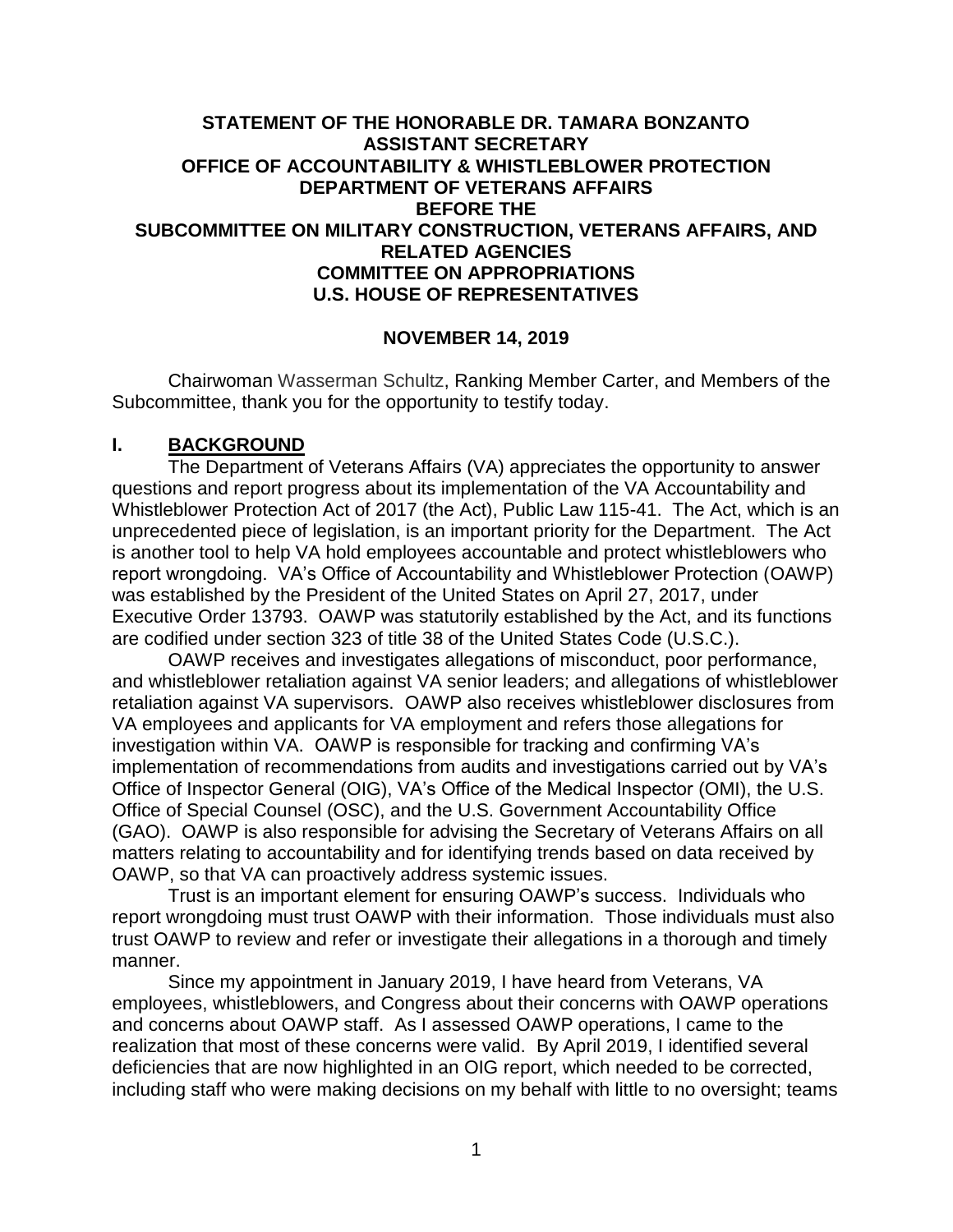who were duplicating efforts; investigators who were conducting investigations without sufficient training; a lack of communication with whistleblowers about the status of their matters; a lack of written policies and standard operating procedures; and reports and recommendations that displayed a lack of training. Fixing these deficiencies is the first step towards regaining the trust that individuals who report wrongdoing place with OAWP. Ensuring that the information provided by those individuals is not used without their consent or as otherwise permitted by law is also essential to regaining the trust that OAWP needs to succeed as an organization.

# **II. OVERCOMING CHALLENGES**

Since my appointment, OAWP independently identified many of the issues now substantiated by OIG in its report issued on October 24, 2019. These issues can be attributed to a lack of oversight, communication, and training for staff. Ten of the 22 recommendations made by OIG have been or are being addressed. VA is working to resolve the remaining recommendations.

The Act's establishment of OAWP is to ensure a culture of accountability in VA. Unfortunately, as OIG recognized, OAWP lacked its own culture of accountability for its first 2 years of operations as reflected in the deficiencies I noted above. I am expeditiously undertaking actions to ensure that such a culture exists within OAWP. Significantly, these deficiencies identified by OIG had an impact on VA employees who report wrongdoing. In many instances, individuals who lost their jobs or faced other forms of whistleblower retaliation relied on OAWP to conduct a thorough investigation into their allegations. In other instances, staff failed to respond back to them on the status of the investigation. This lack of oversight, communication, and training for staff contributed to the lack of trust that individuals have in OAWP.

Once I assessed OAWP's deficiencies, I immediately began working to correct them, including the following:

- Reviewing all OAWP recommendations, including recommendations for disciplinary action or no action before a case could be closed;
- Implementing an information system to track investigations and OAWP's recommendations. This system has an audit trail and ensures that only authorized users can access certain case files. This system will also help OAWP identify trends, as required by the Act;
- Stopping OAWP contractors from performing work unrelated to OAWP's statutory functions;
- Mandating that staff update whistleblowers about the status of their matters;
- Realigning OAWP's operations to ensure that teams were not duplicating efforts and to increase the number of investigators; 1
- Providing OAWP investigators with training on conducting investigations. OAWP is currently developing a customized investigative training course for its investigators. This training would resolve recommendation 8 in OIG's report; and

 $\overline{a}$ <sup>1</sup> A pre- and post-realignment organizational chart can be found in exhibit 1.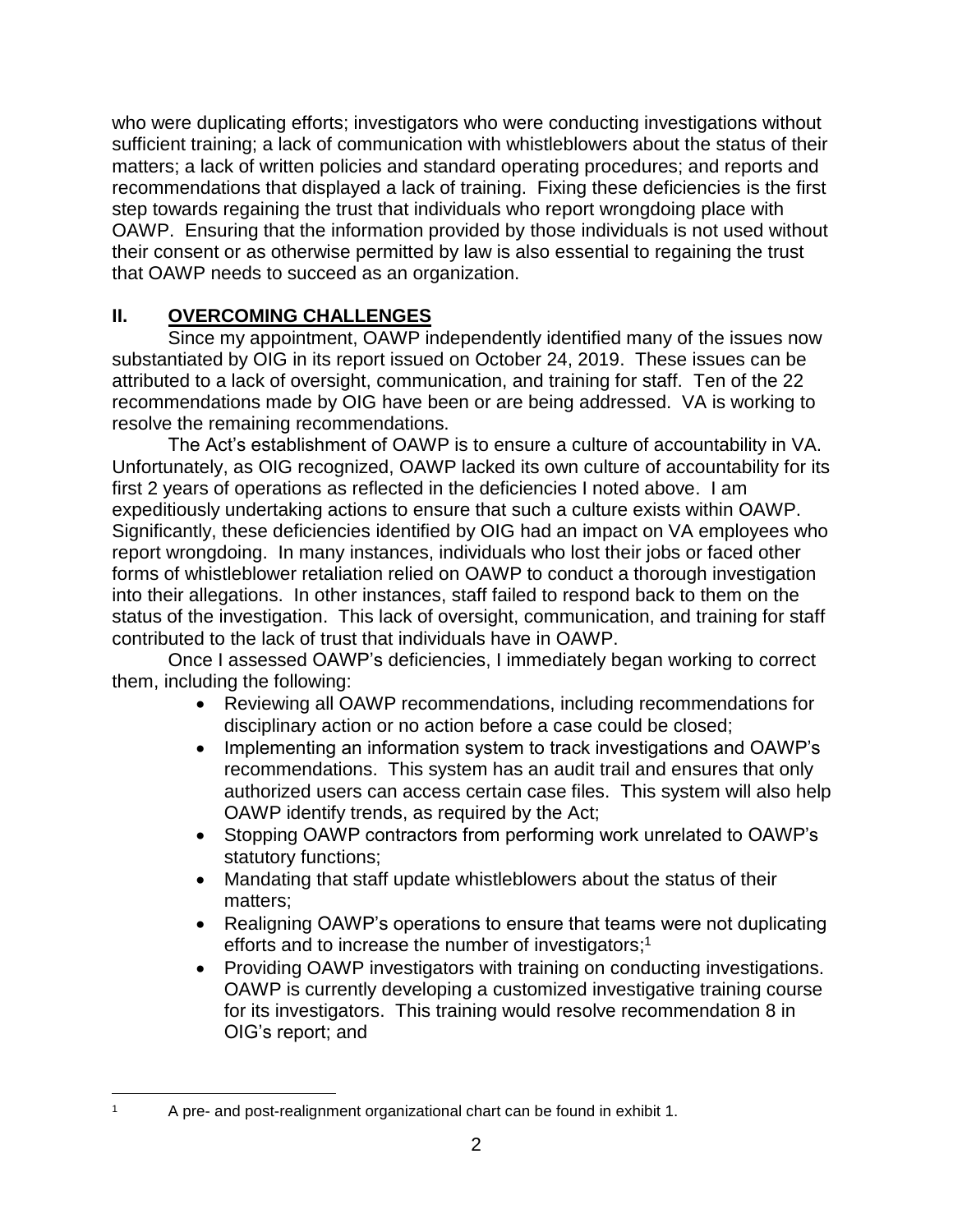• Issuing VA Directive 0500, *Investigation of Whistleblower Disclosures and Allegations Involving Senior Leaders or Whistleblower Retaliation*. The directive governs how OAWP receives whistleblower disclosures; allegations of senior leader misconduct, poor performance, and whistleblower retaliation; and allegations of whistleblower retaliation against supervisors. The directive covers a number of the recommendations made by OIG.

I also recognize the need for appropriate oversight within OAWP. With that in mind, OAWP is working to fill its supervisory vacancies. OAWP recently hired a deputy director for investigations and two supervisory investigators. These individuals, who come from the Department of Defense and other Federal agencies, have substantial experience with managing administrative investigators; conducting whistleblower retaliation investigations; and developing whistleblower retaliation training.

I appreciate the concerns raised by OAWP employees to me about the organizational changes underway. Many of these changes are significant and represent a fundamental adjustment in the direction that OAWP was taking during its first 2 years. As we work to improve OAWP, I want to ensure that employees are engaged in these organizational changes.

I have met with several employees about their concerns and have discussed the organizational changes underway with staff during town-hall sessions. By the end of the year, OAWP will also establish employee workgroups within OAWP to solicit feedback as OAWP continues to improve its operations. The workgroups include a training workgroup, which would provide feedback on training that is beneficial for OAWP staff; a policy/process workgroup, which would provide feedback on internal standard operating procedures and policies; an employee engagement workgroup, which would advise on ways to improve employee engagement; and a technology workgroup, which would advise on ways to better utilize technology in OAWP.

The above actions, once addressed, will help strengthen OAWP workforce engagement and satisfaction as we continue to improve OAWP operations.

#### **III. IMPROVING OAWP INVESTIGATIONS**

OAWP has a backlog of investigative cases, which can be defined as a disclosure or submission that is open with OAWP for over 120 days. Many of these backlogged cases date back to 2017 and 2018. The goal is to eliminate the backlog by the end of the next calendar year and, per VA Directive 0500, to have OAWP investigations conducted and recommendations issued within 120 days from the date that a disclosure or submission is received by OAWP. This newly established timeline would decrease the average time to conduct an investigation by 44 percent. To reach these goals, OAWP has undertaken a multi-prong approach, outlined below.

#### **A. Increasing the number of OAWP investigators.**

In August 2019, OAWP realigned resources to avoid a duplication of efforts on investigative cases and ensure that we have more investigators available. The realignment was based on input provided by OAWP managers and a workload analysis of a sampling of OAWP staff.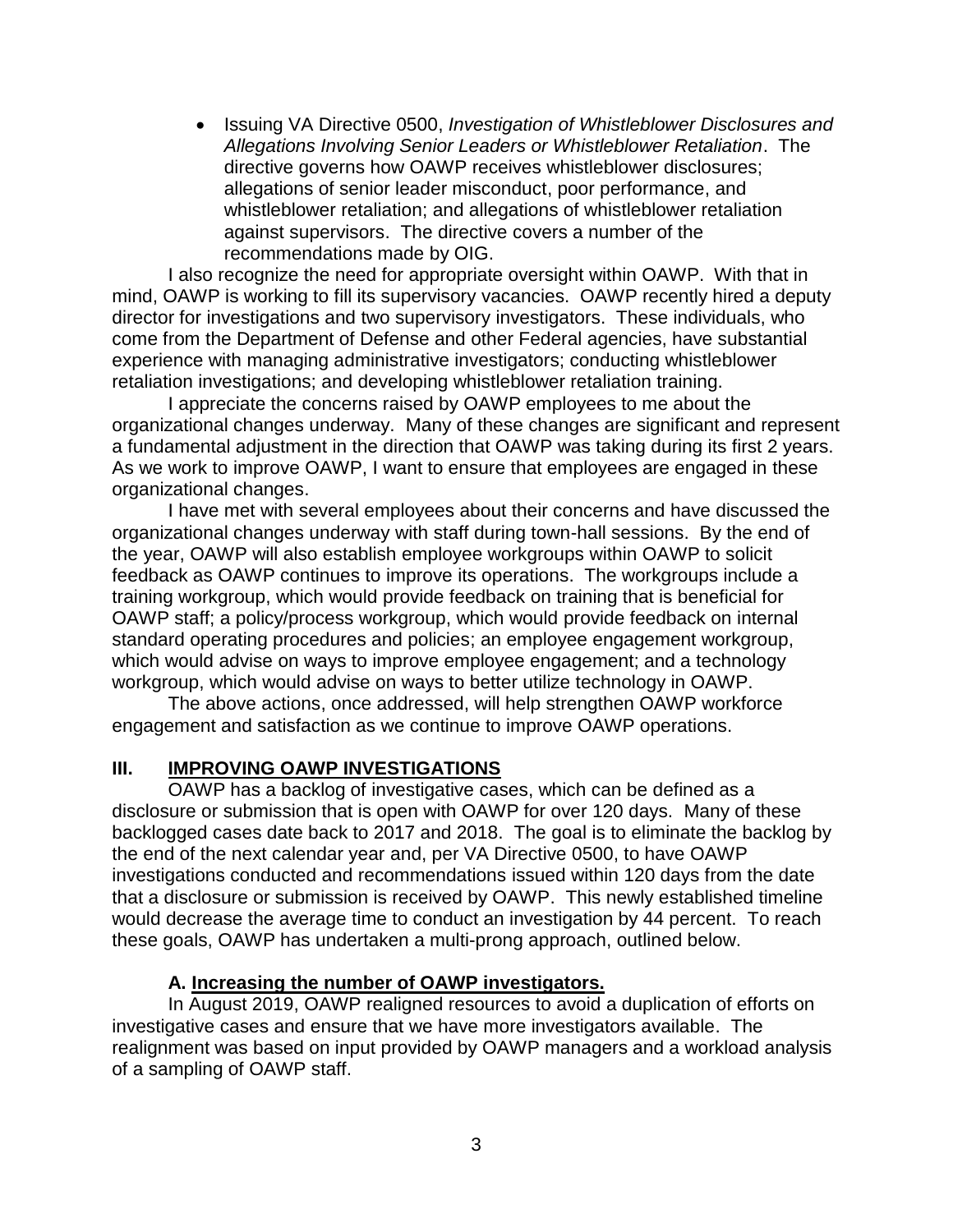With the realignment, OAWP now has 40 investigators rather than 30. Investigators are also supervised in smaller teams of approximately 10 individuals to ensure appropriate oversight. Since the realignment, investigators carry an average of 6 investigations. This increase in investigative case load brings them on-par with investigators who handle equally complex work in other government investigative bodies.

### **B. Issuing policy to clearly define OAWP's investigatory scope.**

VA Directive 0500 was issued. The directive governs how OAWP receives whistleblower disclosures; allegations of senior leader misconduct, poor performance, and whistleblower retaliation; and allegations of whistleblower retaliation against supervisors. The directive clearly defines what is within and outside OAWP's investigatory scope.

## **C. Comprehensive training to improve the quality of investigations.**

OAWP is developing a comprehensive training program for its investigators.<sup>2</sup> The program will cover investigative techniques, including report writing. The program will incorporate best practices from OSC, the Council of Inspectors General on Integrity and Efficiency (CIGIE), and other governmental and non-governmental offices. This program will serve as the foundation for continuous professional training and development that will be conducted throughout this fiscal year.

### **D. Developing standard operating procedures to ensure clear consistency.**

OAWP is developing standard operating procedures (SOP) and templates for investigators and staff, which are expected to be completed before the end of the calendar year. This will ensure that investigative reports, evidence gathering techniques, and interview techniques are standardized across OAWP's 40 investigators.

#### **E. Utilizing contractors to assist with investigations.**

 $\overline{a}$ 

Given the significant backlog, OAWP also plans to utilize contractors to assist in conducting investigations. This is a best-practice utilized by other investigative entities.

#### **F. Establishing a team to conduct quality reviews on investigations.**

Recognizing that quality control is essential, I established an independent team to ensure investigative reports are thorough and accurate. This team received initial training on reviewing investigative reports in September 2019. OAWP is developing a comprehensive training program for individuals on the team to ensure that investigations are done in a fair, unbiased, thorough, and objective manner. The program will incorporate best practices from OSC, CIGIE, and other governmental and non-governmental offices. The quality review team is also developing SOPs, checklists,

<sup>2</sup> OAWP investigators have already been provided with standardized investigation training in August and September 2019. This supplements training that they received in the past but does not amount to a comprehensive training program. In prior years, OAWP investigators took different training courses on investigative techniques. This resulted in disparate investigative reports and interviews. For example, some investigators took a 5-day investigative training course conducted by U.S. Immigration and Customs Enforcement (ICE). However, only 2 of the days in the course were applicable to OAWP investigators. The remaining 3 days focused on ICE practices and policies.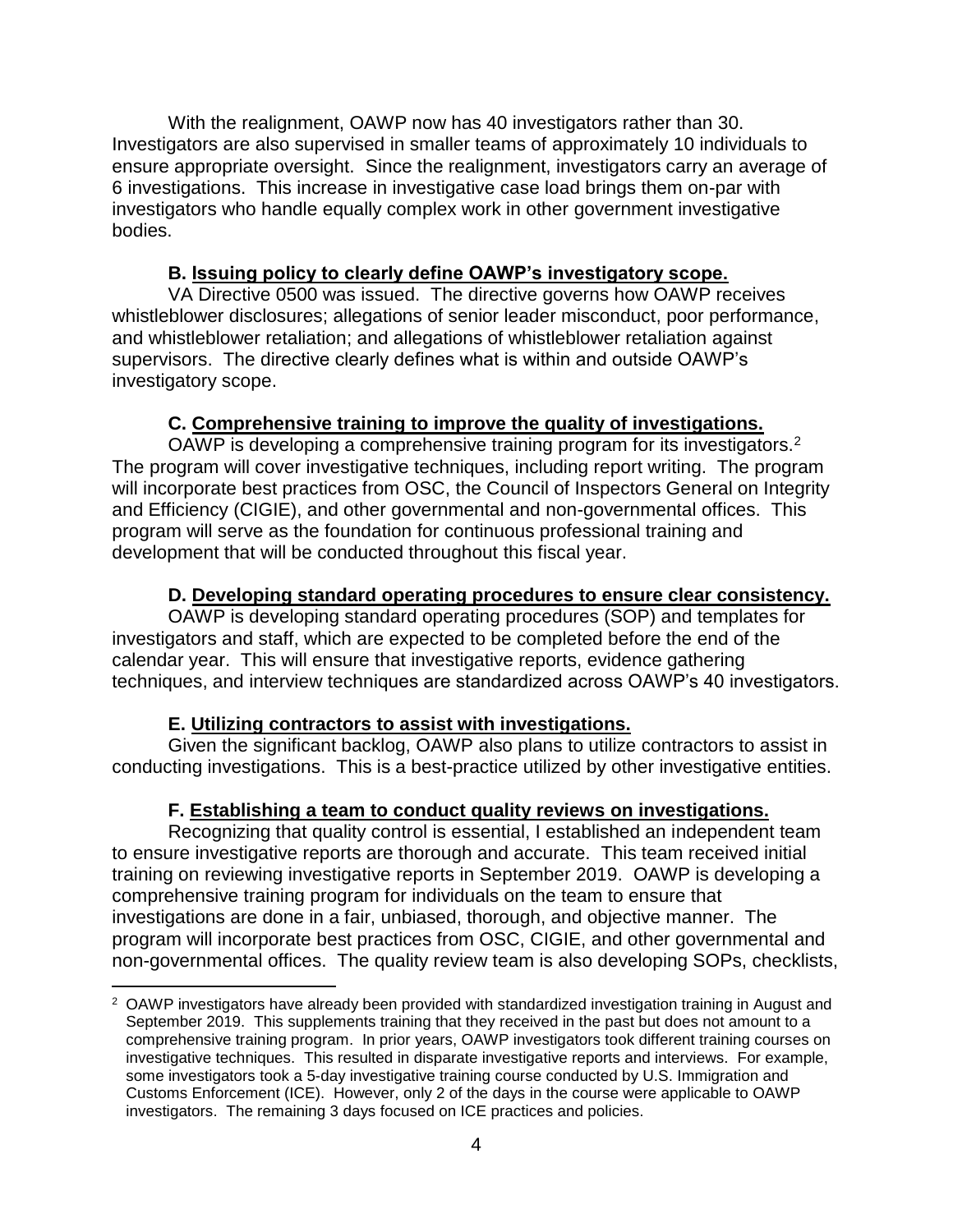and a reporting template to ensure consistent quality and timeliness with OAWP investigations.

## **G. Ensuring that disciplinary action recommendations comply with the Act.**

Starting in April 2019, all recommendations, whether for disciplinary action or no action, are reviewed by me or my designee. During my review of these recommendations, I identified several deficiencies, including the following:

- Citing investigative reports where witnesses were not interviewed;
- Conclusory statements that were not tied into evidence; and
- Failing to properly address the elements required for whistleblower retaliation.

In August 2019, OAWP developed checklists to ensure that investigative reports and recommendations did not contain these types of deficiencies. Quality staff have identified discrepancies in over 45 cases submitted to them as of September 2019. All cases where deficiencies were found were routed back to investigations for further review and resolution of the discrepancies.

The Secretary and I recognize the intent for transparency behind 38 U.S.C. § 323(f)(2), which requires that VA report to Congress when disciplinary recommendations that I make are not implemented. To memorialize our commitment to the Act, VA Directive 0500 requires Under Secretaries, Assistant Secretaries, and other Key Officials and their designees, to respond to OAWP recommended disciplinary actions, including providing a copy of the action taken or proposed and, if the recommended disciplinary action was not taken or proposed, providing a detailed justification why such an action was not taken or proposed within 60 calendar days of OAWP's recommendation.

# **IV. IMPROVING COMMUNICATIONS AND CUSTOMER SERVICE**

OAWP has mandated, through VA Directive 0500, that staff regularly communicate with individuals about the status of their cases. OAWP is collaborating with VA's Veterans Experience Office (VEO) to provide customer service training to all OAWP staff. OAWP is working with VEO to develop a customer survey to measure the impact of these customer service improvements. Customer service, which is a priority for the Secretary and me, will also be a critical element in all performance standards for OAWP employees.

# **V. OAWP'S WHISTLEBLOWER MENTOR AND OUTREACH PROGRAMS**

In 2017, OAWP established the whistleblower mentorship program, formerly known as the whistleblower reintegration program. After receiving several complaints from VA employees and whistleblowers about the program, I asked that it be placed on hold while we evaluated whether there was appropriate governance and how applicants were identified and interviewed.

After evaluating the program, I identified several deficiencies, including how applicants were identified and interviewed. In light of those deficiencies, OIG's findings, and because the program was operating outside of OAWP's authorized scope, I have decided to discontinue the program. Instead, OAWP is assessing whether an